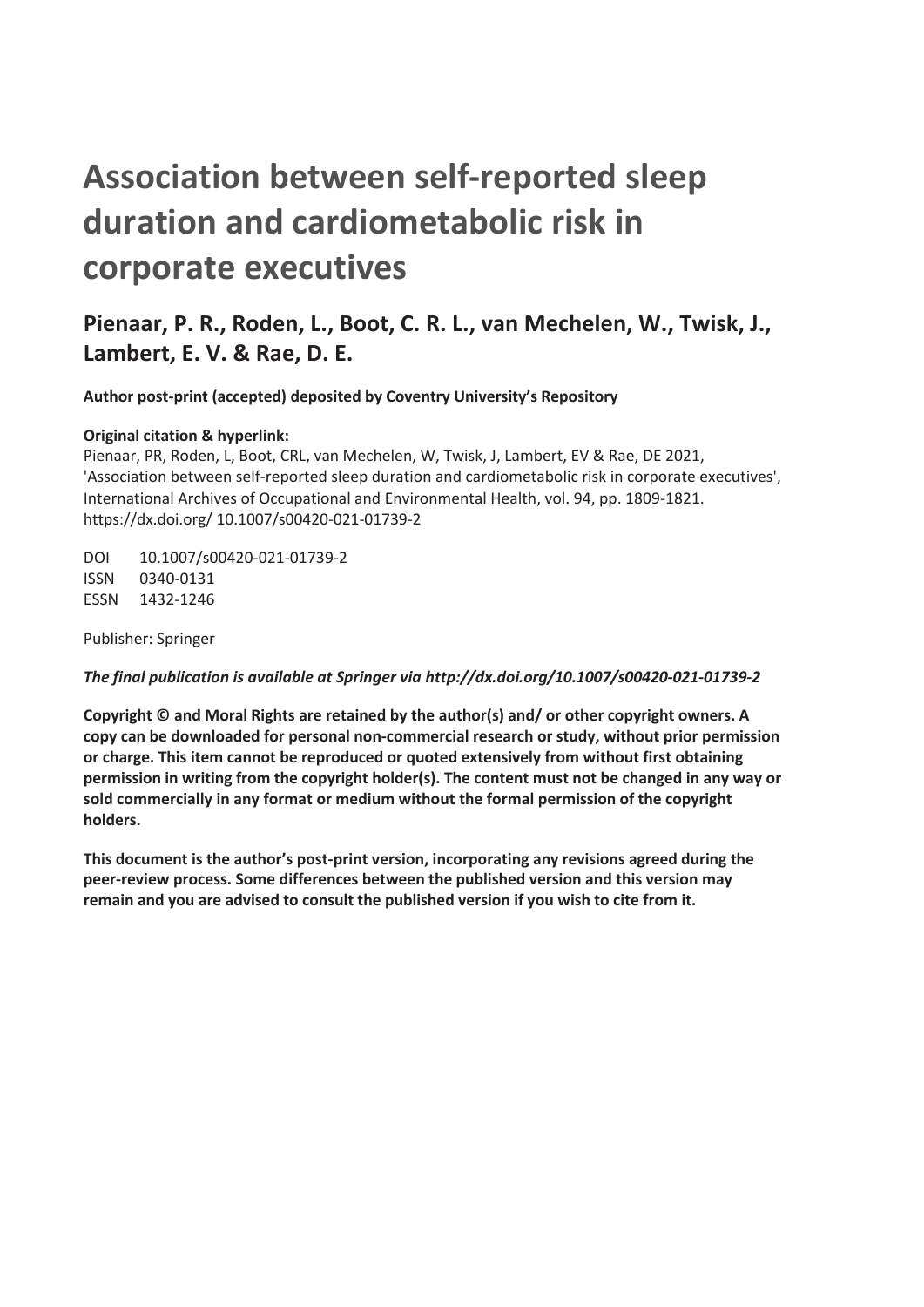#### **Association between self-reported sleep duration and cardiometabolic risk in corporate executives**

Paula R. Pienaar, MS<sup>1,3</sup>, Laura C. Roden, PhD<sup>2</sup>,<sup>1</sup>, Cécile R.L. Boot<sup>3,4</sup>, PhD, Willem van Mechelen, PhD, MD<sup>1</sup>,<sup>3,5,6,7</sup>, Jos W. R. Twisk, PhD<sup>8</sup>, Estelle V. Lambert, PhD<sup>1</sup>, Dale E. Rae, PhD<sup>1</sup>

<sup>1</sup> Health through Physical Activity Lifestyle and Sport Research Centre & Division of Exercise Science and Sports Medicine, Department of Human Biology, Faculty of Health Sciences, University of Cape Town, Cape Town, South Africa

<sup>2</sup> School of Life Sciences, Faculty of Health and Life Sciences, Coventry University, Coventry, CV1 2DS, United Kingdom

<sup>3</sup>Amsterdam UMC, Vrije Universiteit Amsterdam, Department of Public & Occupational Health and Amsterdam Public Health Research Institute, Van der Boechorststraat 7, 1081 BT Amsterdam, The Netherlands

4 Radboud University, Behavioural Science Institute (BSI), Nijmegen, The Netherlands

<sup>5</sup> Human Movement and Nutrition Sciences, Faculty of Health and Behavioural Sciences, University of Queensland, Brisbane, Australia

<sup>6</sup> School of Public Health, Physiotherapy and Population Sciences, University College Dublin, Dublin, Ireland

 $<sup>7</sup>$  Center of Human Movement Sciences, University Medical Center Groningen, University of</sup> Groningen, Groningen, The Netherlands

<sup>8</sup>Department of Epidemiology and Biostatistics, Amsterdam Public Health Research Institute, Amsterdam University Medical Centers, Vrije Universiteit Amsterdam, Amsterdam, The Netherlands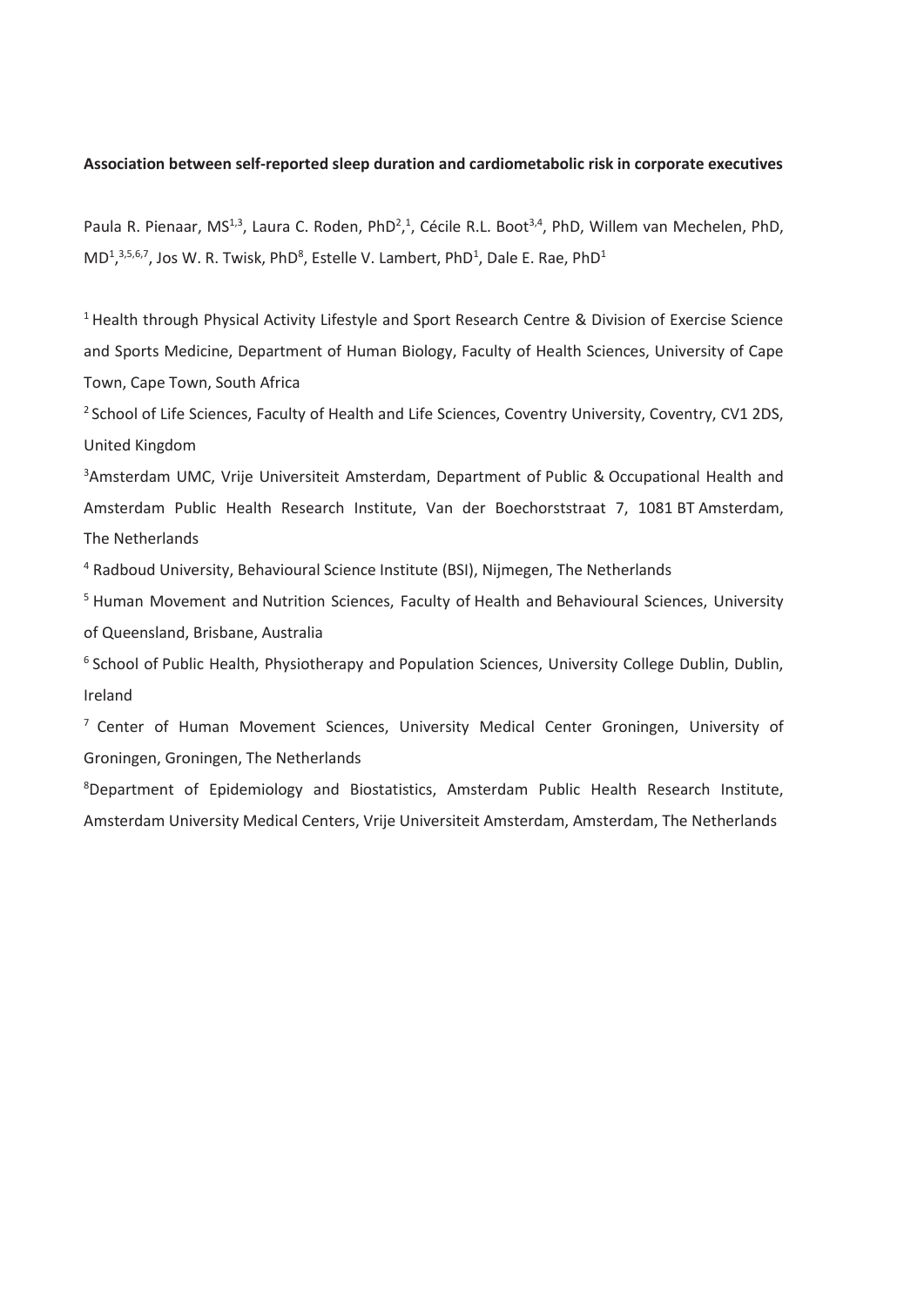# **Introduction**

Cardiovascular disease (CVD) and type 2 diabetes mellitus (T2DM) are among the most common chronic, lifestyle-related diseases worldwide, with the total number of deaths from these diseases combined increasing over the past decade  $(2007 - 2017)$  from 21.1% to 43.2% (Roth et al. 2018). Conventional risk factors for cardiometabolic diseases (CMD) include lifestyle behaviours, such as lack of physical activity, tobacco smoking, alcohol consumption and unhealthy dietary habits. While sleep has long been associated with mental health (Ford and Kamerow 1989), sleep duration has emerged recently as a factor contributing to CMD.

More specifically, habitual short sleep duration (<7h) has been associated with increased risk for obesity, T2DM, hypertension, CVD, the metabolic syndrome and early mortality (Covassin and Singh 2016; Fernandez-Mendoza et al. 2017; Gallicchio and Kalesan 2009; Sullivan and Ordiah 2018; Tobaldini et al. 2019). While current recommendations are 7–9h sleep per night for optimal physical and mental health (Hirshkowitz et al. 2015; Watson et al. 2015), recent findings suggest that time allotted to sleep may have gradually declined over the past decades in the general population (Matricciani et al. 2017).

Work and sleep have been identified as the main components of adult time use and longer working hours are associated with shorter sleep duration across all sociodemographic strata in employed adults (Basner et al. 2007). A growing proportion of the working population has been found to curtail sleep or experience sleep fragmentation in response to factors such as prolonged working hours and job stress (Basner et al. 2007; Control and Prevention 2012; Kuhn and Lozano 2005). This is particularly true among corporate executives who typically have complex work tasks, more cognitively demanding jobs, greater responsibilities and higher work demands, compared to blue collar workers (Åkerstedt et al. 2019). Insufficient sleep occurs when one's sleep need is not met, consequently impacting daytime alertness, performance, and health. Resultant daytime tiredness or fatigue may impair work performance by decreasing high-order cognitive processes required for decision-making pertinent to leadership roles (Budnick and Barber 2015; Lim and Dinges 2010; Miller et al. 2014; Wild et al. 2018).

Self-reported short sleep duration (≤6h per night) has been shown to vary by occupation, with the prevalence of short sleep duration being greatest for employees in managerial (40.5%), followed by those in transportation (37.1%) and manufacturing (34.8%) roles (Luckhaupt et al. 2010). Such literature gives insight into the sleep duration of occupational groups, and provides plausible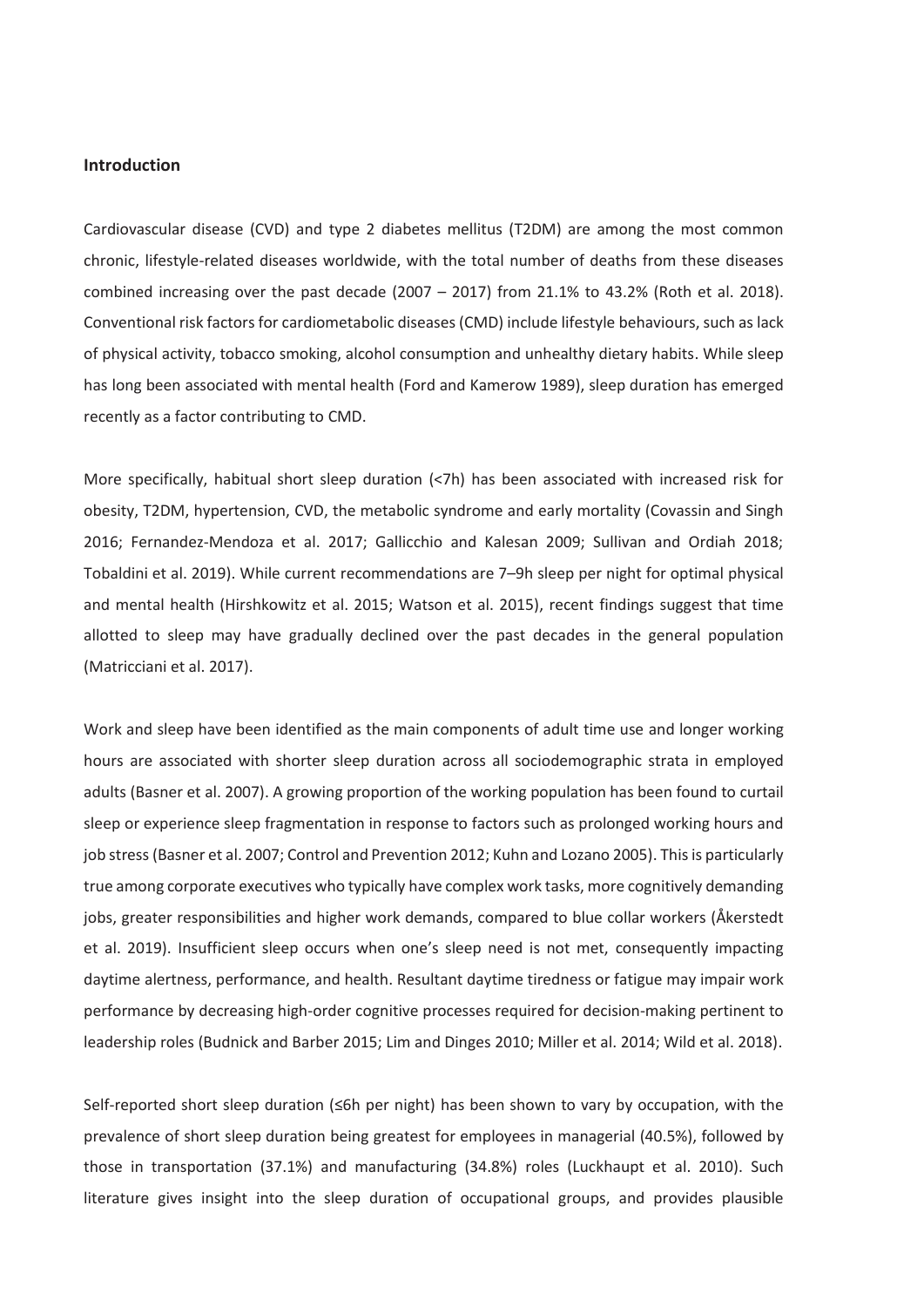correlates of shortened sleep in the broader population, but not in corporate executives for whom sleep appears to be jeopardised by longer work hours and high levels of stress (Ganesh et al. 2018; Nishitani et al. 2013).

Both working hours and stress contribute to shorter sleep (Control and Prevention 2012; Kuhn and Lozano 2005; Nakashima et al. 2011), which in turn has been linked to poor cardiometabolic health outcomes. Cardiometabolic health is often studied in shift and blue collar workers, showing an association between poor sleep and the metabolic syndrome (Wang et al. 2014), diabetes (Gan et al. 2014) and obesity (Sweeney et al. 2018), while less is known about the sleep of employees in administrative, professional and managerial positions. In these corporate executives, the focus of the research appears to be directed more towards the work-related and psychosocial impact on sleep. For example, in one study, high job strain has been significantly associated with burnout, but only in the employees experiencing sleeping difficulties defined as insomnia or non-restorative sleep disorders (Metlaine et al. 2017); while in another study, shorter sleeping time was associated with depressive symptoms and anxiety (Nishitani et al. 2018).

Although companies have utilized corporate health risk assessments (HRAs) to measure the health of their executive employee population for more than a decade, sleep is often overlooked, especially in a unique cohort of managerial employees for whom extended work hours, high job stress and sleep deprivation may contribute to suboptimal long-term health. The observed associations between stress (Choi et al. 2018), long working hours (Reynolds et al. 2018) and physical inactivity (Vincent et al. 2017) with short sleep duration and consequent impact on cardiometabolic health in employed adults raise the possibility that these factors potentially play an intermediary role in the pathway from sleep duration to cardiometabolic disease risk factors. Identifying whether working, stress and/or physical activity levels mediate this relationship may provide insight into how variables are associated. To the best of our knowledge, this has not been tested in corporate executives.

The first aim was to describe occupational and psychological correlates of self-reported sleep duration in corporate executives, defined as those in senior management or executive positions. The second aim was to explore associations between self-reported sleep duration and cardiometabolic risk factors in these employees. Given the limited research on sex differences with respect to cardiometabolic risk and sleep (Meers et al. 2019; Silva-Costa et al. 2020), particularly in occupational health studies, we attempted to address this gap and stratified our analyses by sex. Further, since it may mediate the magnitude thereof, the third aim was to explore the extent to which physical activity, work- or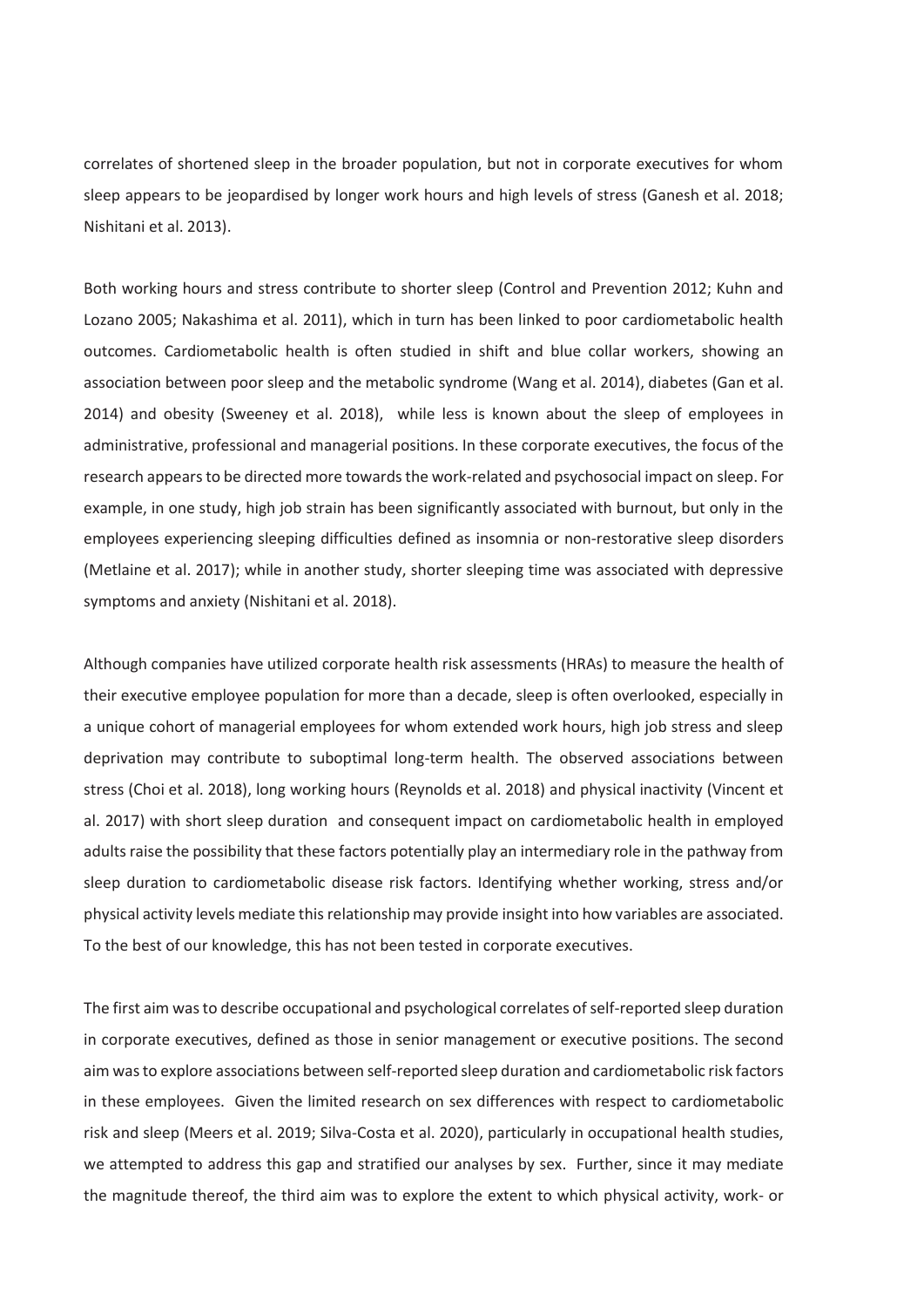stress-related factors might mediate the association between sleep duration and cardiometabolic risk factors.

# **Methods**

#### **Design, setting and participants**

This cross-sectional study used corporate health programme data from 3585 managerial employees at 56 companies in South Africa, who underwent health assessments between 2016 and 2019. The companies were from different industrial sectors which included information technology, finance, telecommunication services, health, construction and engineering, consulting, manufacturing and production, retail and wholesale trade, mining, transportation, hospitality.

Participants included in this study were male and female full time employees in senior or executive management positions. Their health assessments comprised a web-based health risk assessment (HRA), followed by a face-to-face comprehensive clinical consultation. Participants were excluded from this study if they were shift workers (n=0), did not have self-reported sleep duration data (n=317), or if there were missing data for sex (n=2). The study was approved by the Human Research Ethics Committee at the University of Cape Town (HREC ref. no: 470/2017) and informed consent was obtained from all participants.

#### **Data collection instruments and measures**

#### *Health risk assessment (HRA) questionnaire*

The HRA included questions on participant demographics (sex, age), sleep, medical history, occupational, psychological well-being and modifiable lifestyle factors. Sleep duration (h/night) was recorded in response to the question "How many hours, on average, and not including naps, do you usually sleep during the night?". Response options ranged from <5h to ≥10h in increments of 30 minutes. Self-reported sleep duration was analysed as a continuous variable throughout this study. Sleep quality was measured with the question "In general, how would you rate your sleep?" with response choices: (1) very good, (2) good, (3) average, (4) poor, and (5) very poor. Fatigue interfering with daytime function was measured with the question 'How often have you experienced sleepiness or fatigue that interfered with your daily activities (work and/or social)?" and the response scale was: (1) rarely or never, (2) a few days a month, (3) a few days a week, (4) every or almost every day. This question was introduced in 2018, and consequently there are some missing data for this question.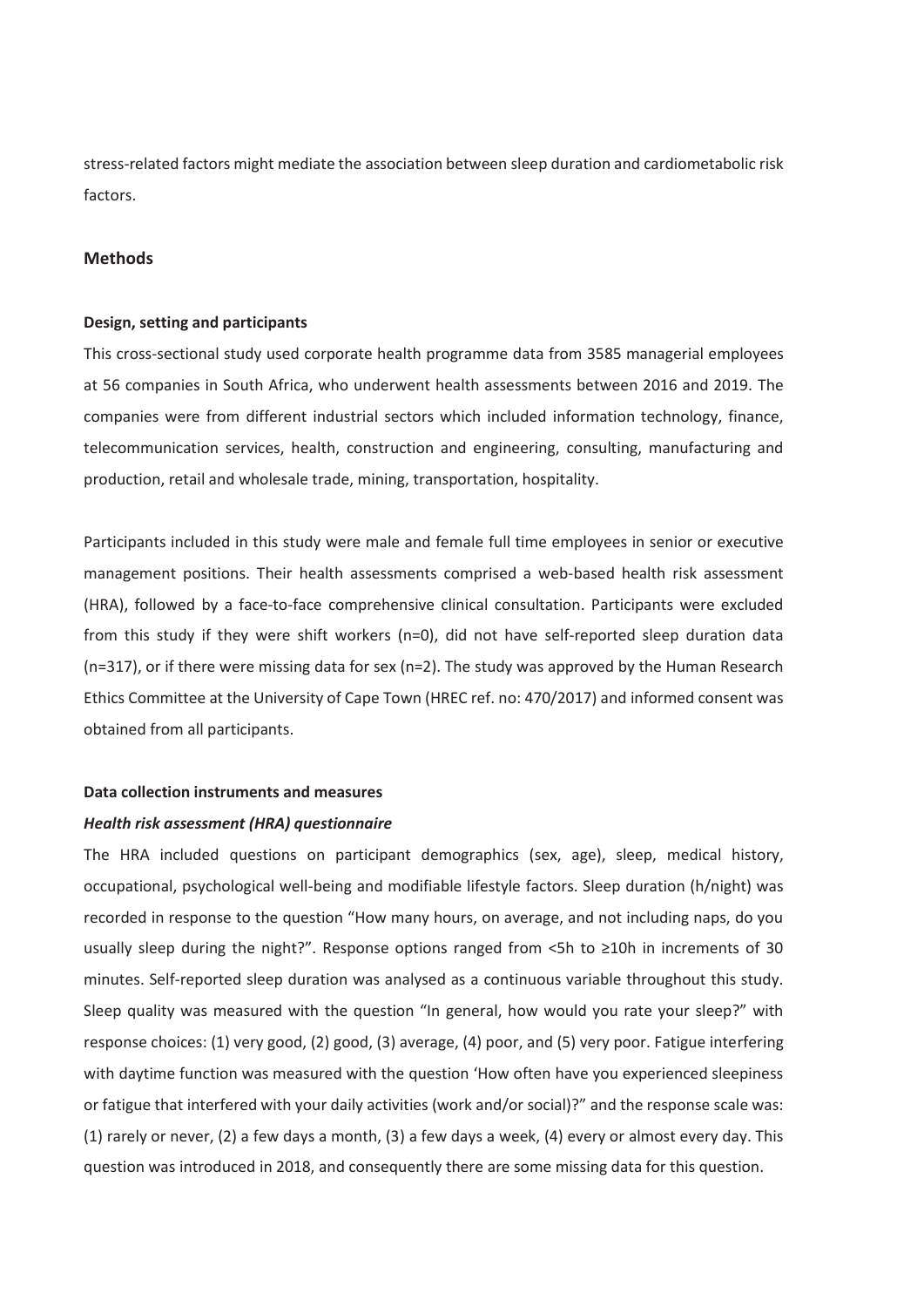The occupational variables included hours worked per week; travel time to and from work (min/day); absenteeism and presenteeism. Hours worked per week was stratified into three categories: (1) <40h/week, (2) 40-60h/week, and (3) >60h/week. Absenteeism, defined as absence from work owing to sickness, was measured by a single question "How many days were you absent from work during the last year as a result of illness?". Responses were: (1) 0 days/year, (2) 1-6 days/year, (3) 7-14 days/year, (4) 15 days/year or more. Presenteeism was measured by the following question: "Over the past 12 months, how often have you gone to work despite feeling that you really should have taken sick leave because of your state of health?" Response options were: (1) never, (2) 1-2 times/year, (3) 3-4 times/year, (4) 5 times/year or more. Since presenteeism was only incorporated into the HRA in 2018, there are some missing data for this variable.

Psychological well-being was assessed using the Depression, Anxiety and Stress Scale (DASS)-21, which consists of 21 statements measuring three subscales: depression, anxiety and stress, as felt over the past week (Lovibond and Lovibond 1995b). Each subscale consists of seven items measured on a fourpoint scale ranging from 0 = Did not apply to me at all, to 3 = Applied to me very much, or most of the time. The DASS-21, which is a shortened version of the DASS-42, has been validated in non-clinical samples (Dreyer et al. 2019; Henry and Crawford 2005), and psychometric properties of this instrument have previously been reported to have Cronbach's alpha scores of  $\alpha$  = 0.92 (Mean: 717; standard deviation (SD): 5.39) for stress;  $\alpha$  = 0.90 (Mean: 4.06; SD: 4.51) for anxiety; and  $\alpha$  = 0.86 (Mean: 4.85; SD: 4.84) for depression (Lovibond and Lovibond 1995a). The outcome variables were treated as categorical variables for depression, anxiety and stress symptoms. The sum scores were computed by adding up the scores on the items per subscale and multiplying them by a factor of 2 in order to yield equivalent scores to the full DASS-42. Sum scores for each subscale ranged between 0 and 42 with severity ratings as shown in Supplementary Table 1. These cut-off scores were derived from a set of severity ratings, proposed by Lovibond and Lovibond (Lovibond and Lovibond 1996).

The lifestyle variables included physical activity (PA, min/week), smoking status and alcohol consumption. Participants reported the number of physical activity (PA) sessions they took part in during a typical week and the duration of each session, from which the average minutes of PA per week were calculated. PA time per week was analysed as a continuous variable for descriptive statistics and incorporated as a dichotomous mediator for mediation analyses (<150 or ≥150min/week PA). Smoking status and alcohol consumption were analysed as categorical outcome variables. Smoking status was recorded as "current smoker", "ex-smoker" or "never smoker", but for the purpose of this study, smoking was analysed as a dichotomous variable (current smoker vs current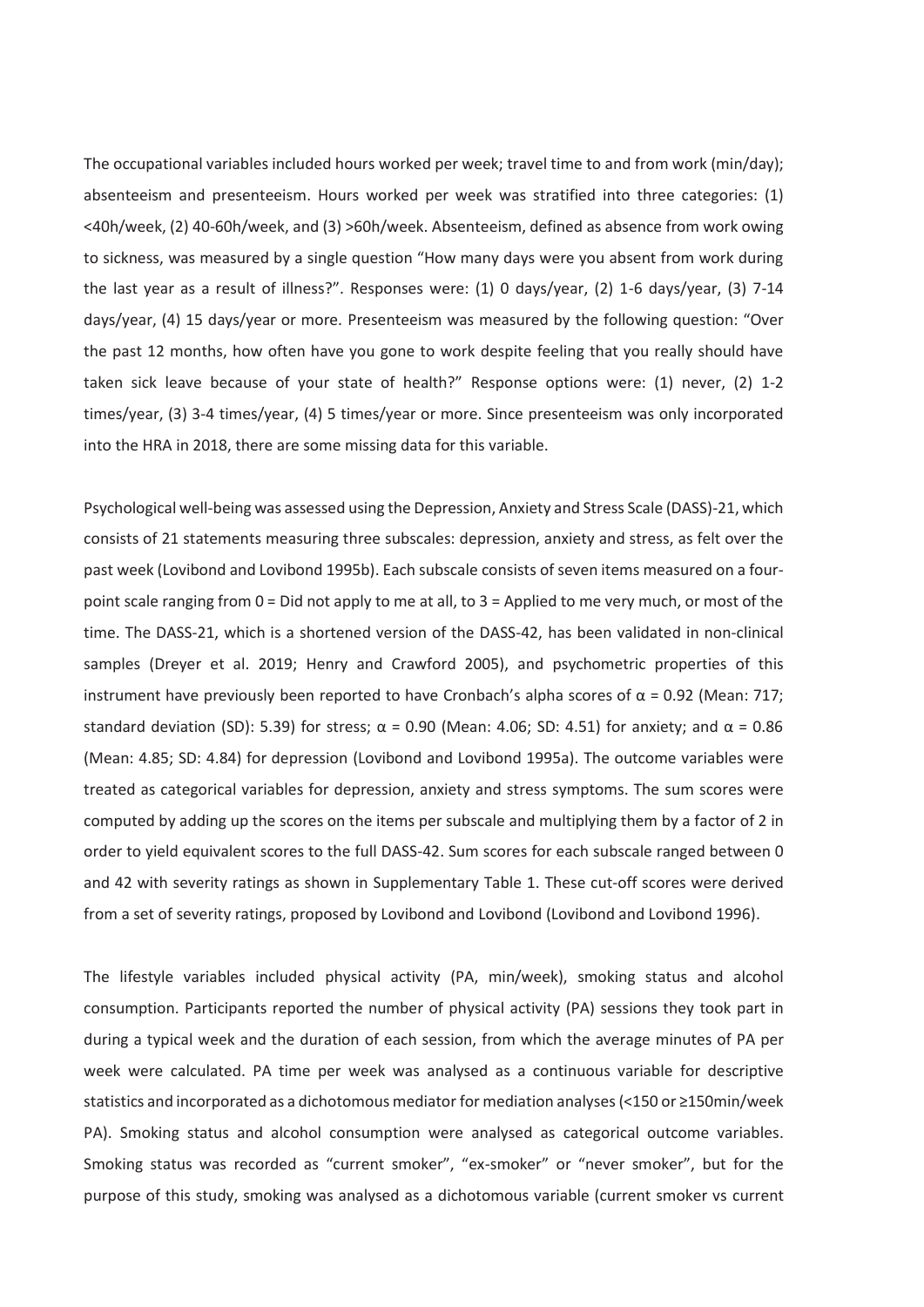non-smoker). Employees provided information on alcohol consumption by choosing from the following: (1) never consume alcohol, (2) less than 14 alcoholic drinks/week, (3) 14-21 drinks/week, and (4) more than 21 drinks/week.

#### **Clinical assessment**

# *Cardiometabolic risk factors*

Standing height (cm) was measured to the nearest cm, using a stadiometer and body weight was measured using a portable calibrated scale and recorded to the nearest 0.1kg. Body mass index (BMI) was calculated as weight (kg) divided by height (m) squared (kg/m<sup>2</sup>). Waist circumference (WC) was measured around the midpoint of the lowest rib and iliac crest, to the nearest 0.1cm. Resting systolic blood pressure (SBP, mmHg) and diastolic blood pressure (DBP, mmHg) were measured by the consulting medical doctor using a mercury sphygmomanometer and cuff size appropriate to the participant's arm circumference. Following a 10h overnight fast, venous blood samples were drawn and sent to a clinical pathology laboratory (Pathcare, Lancet or Ampath Laboratories) to measure fasting plasma glucose (Glu, mmol/L), high density lipoprotein-cholesterol (HDL, mmol/L) and triglyceride (TG, mmol/L) concentrations.

#### *Cardiometabolic risk score*

A continuous cardiometabolic risk score was calculated by summing the standardized scores for negative fasting serum HDL, and positive plasma Glu, serum TG, BMI, WC, SBP and DBP. This clustered cardiometabolic risk score was calculated for each participant as follows:

Cardiometabolic risk score = -zHDL + zGlu + zTG +  $[(zBMI + zwC)/2] + [(zSBP + zDBP)/2]$ 

We used this score to estimate an individual's overall cardiometabolic risk. In contrast to using dichotomous metabolic syndrome characteristics, this approach provides a continuous risk score which increases statistical power, and has been used in previous studies (Chaput et al. 2013; Kanagasabai and Chaput 2017). A higher score indicates a less favourable metabolic profile.

#### **Data and statistical analyses**

Data are presented as mean ± standard deviation (SD), median with the interquartile range (IQR), or count (%). Descriptive comparisons between the men and women were conducted using Mann Whitney U, Chi-Squared or Fisher's Exact tests. Linear regressions were performed to explore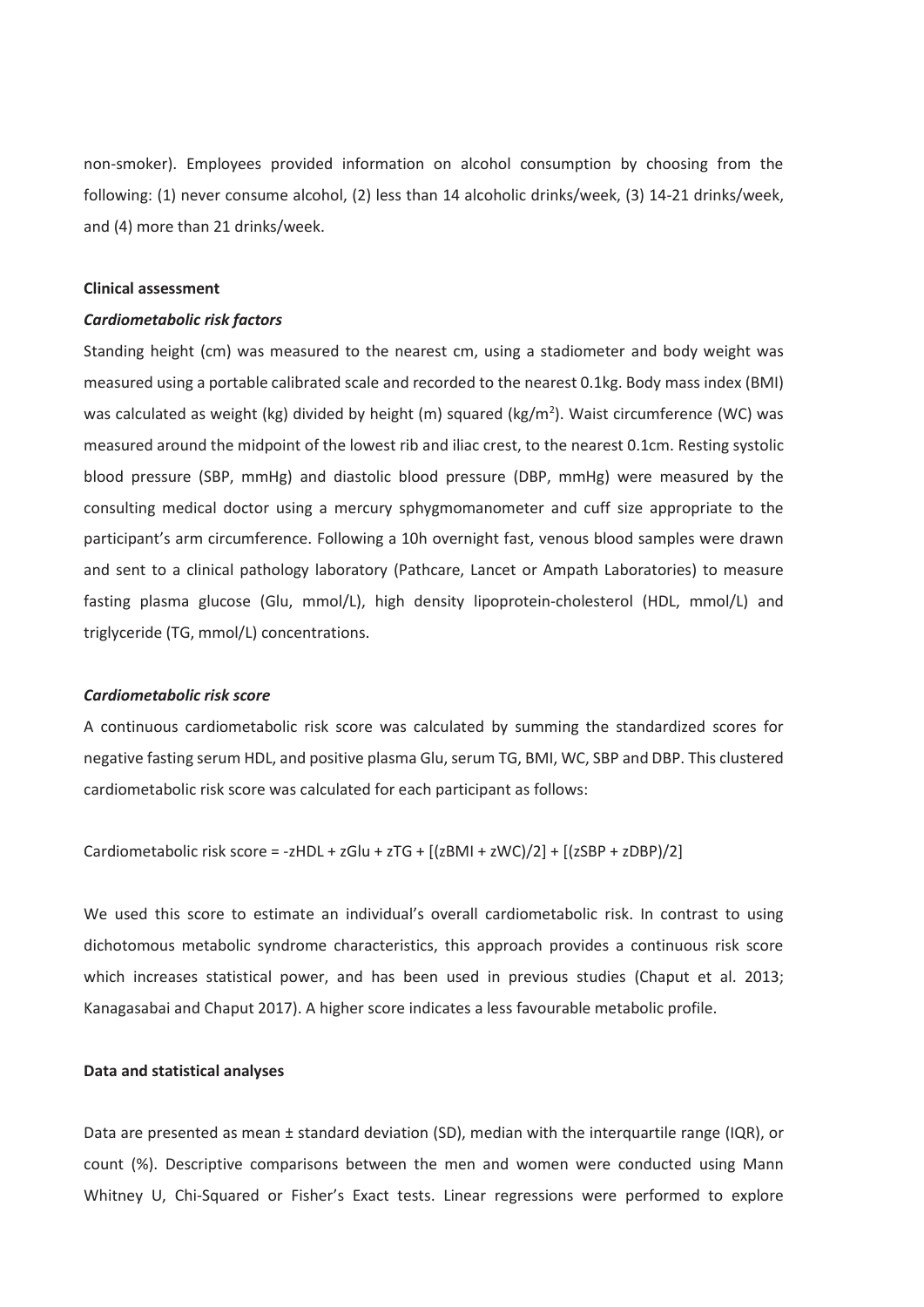occupational and psychological correlates of self-reported sleep duration and to analyse associations between self-reported sleep duration and cardiometabolic risks. For the purpose of this study, the Extremely Severe category of the DASS-21 questionnaire was collapsed into the Severe category. All models were adjusted for age, alcohol consumption, smoking and physical activity.

We used mediation analyses for all significant associations between sleep duration and cardiometabolic characteristics, to explore mediating effects of work hours, stress and physical activity (Baron and Kenny 1986). Figure 2 shows the path diagrams where the product of the a and b coefficients defines the indirect effect of X (independent variable) on Y (dependent variable) through M (mediator). We used 1000 bootstrapping samples to generate 95% confidence intervals (CI) for the different effects being examined. In this study, X refers to self-reported sleep duration, Y refers to cardiometabolic risk and M refers to the mediators: work hours, stress or physical activity. We adjusted for age, smoking, alcohol consumption and physical activity in all models, except for where physical activity was the mediator. Our outcomes are presented (Figure 2) by displaying the indirect (effect of M through paths a and b), direct (effect of sleep duration on the outcome variable, controlling for M, path C') and total effects (effect of sleep duration on the outcome variable, path C). Data were analyzed using Stata (v.15, StataCorp, Texas, USA) and significance accepted using an alpha value of p<0.05.

# **Results**

#### **Participant characteristics**

Descriptive characteristics of the sample are presented in Table 1. Whereas the sleep duration median was 7h for both men and women, 20.6% of men and 26.5% of women reported a sleep duration <7h. Sleep duration within the 7-9h range was reported in 79.5% of the men and 73.5% of the women. No participants reported a sleep duration >9h.

Significant differences were observed between men and women for all factors except sleep duration, sleep quality and smoking status. Compared to women, men were older (p<0.01), reported less fatigue interfering with their daytime function (p=0.020), longer working hours (p<0.001), more commuting time to work (in the 21-60min category, p=0.006), less absenteeism (p<0.001), less frequent presenteeism (p=0.004), less depression (p<0.001), anxiety (p<0.001) and stress (p<0.001), were more physically active (p<0.001) and consumed more alcohol per week (p<0.001).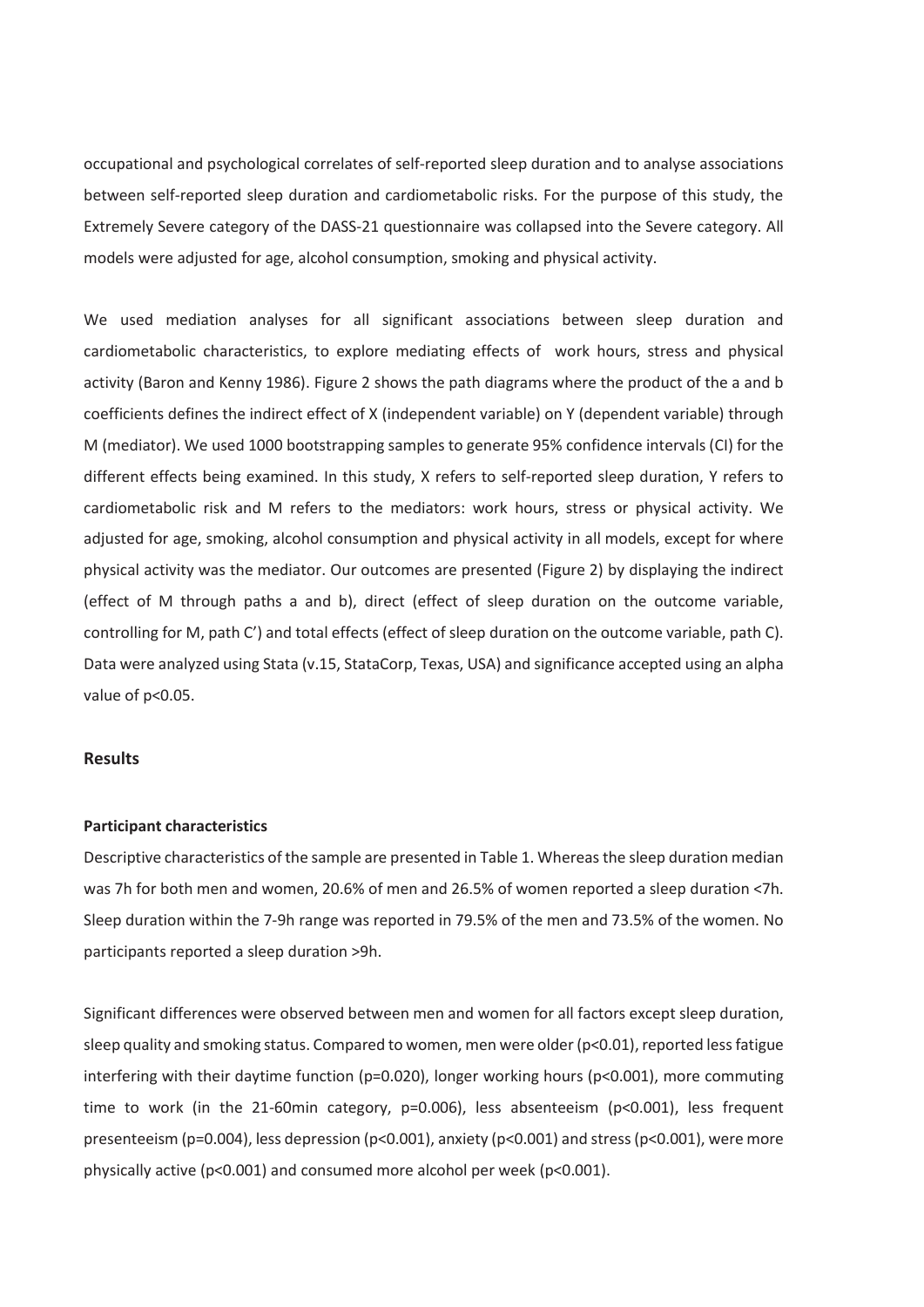Cardiometabolic risk factors of the men and women are presented in Table 2. In general, 29.3% and 24.1% of the men and women were obese; 45% of men and 17.9% of women had hypertension or elevated blood pressure; and elevated blood glucose or diabetes was prevalent in 23% of the men and 7.8% of the women in this cohort. Men had a larger WC (p<0.001), higher BMI (p<0.001), Glu (p<0.001), TG (p<0.001), SBP and DBP (both p<0.001) and lower HDL (p<0.001) concentrations compared to women. Similarly, a greater proportion of the men were obese (p=0.002) and they had a higher cardiometabolic risk score than women (p<0.001).

#### **Occupational and psychological correlates of self-reported sleep duration**

The occupational and psychological correlates of self-reported sleep duration are presented in Table 3. In the fully adjusted models, men who reported longer work hours (>60 vs 40-60 h/week; p<0.001) and a longer travel time to work (>60 vs <20min/day; p=0.012) had shorter sleep durations. Similarly, in women, working more than 60h/week (vs 40-60h/week, p=0.001), and travelling 21-60min/day (p=0.041) or >60min/day (p=0.009) vs <20min/day to and from work were associated with shorter sleep durations. Among the men, mild (p=0.002) and moderate (p=0.002) depression scores, moderate (p<0.001) and severe (p<0.001) anxiety scores and mild (p=0.001), moderate (p<0.001) and severe (p<0.001) stress scores were associated with shorter sleep durations compared to those with normal symptom levels. Among the women, mild depression (p<0.01), severe anxiety (p=0.008) and mild (p=0.022), moderate (p=0.028) and severe (p=0.002) stress scores were associated with shorter sleep duration.

#### **Associations between self-reported sleep duration and cardiometabolic risk factors**

Table 4 presents unadjusted and adjusted models of the associations between self-reported sleep duration and cardiometabolic risk factors. In the fully adjusted models, higher BMI (p=0.002), larger WC (p=0.001), higher DBP (p=0.027) and a greater cardiometabolic risk score (p<0.001) were associated with shorter self-reported sleep duration in men. Among the women, higher BMI (p=0.040), larger WC (p=0.028), lower HDL (p=0.027) and a greater cardiometabolic risk score (p=0.036) were associated with shorter self-reported sleep durations. The association between selfreported sleep duration and cardiometabolic risk score is shown in Figure 1.

#### **Mediation analyses**

Table 5 shows the results of the mediation analyses for men, in whom working hours, stress symptoms and physical activity mediated the main associations between sleep duration and BMI, WC, DBP and cardiometabolic risk score. The magnitudes were small but significant for the indirect effects of self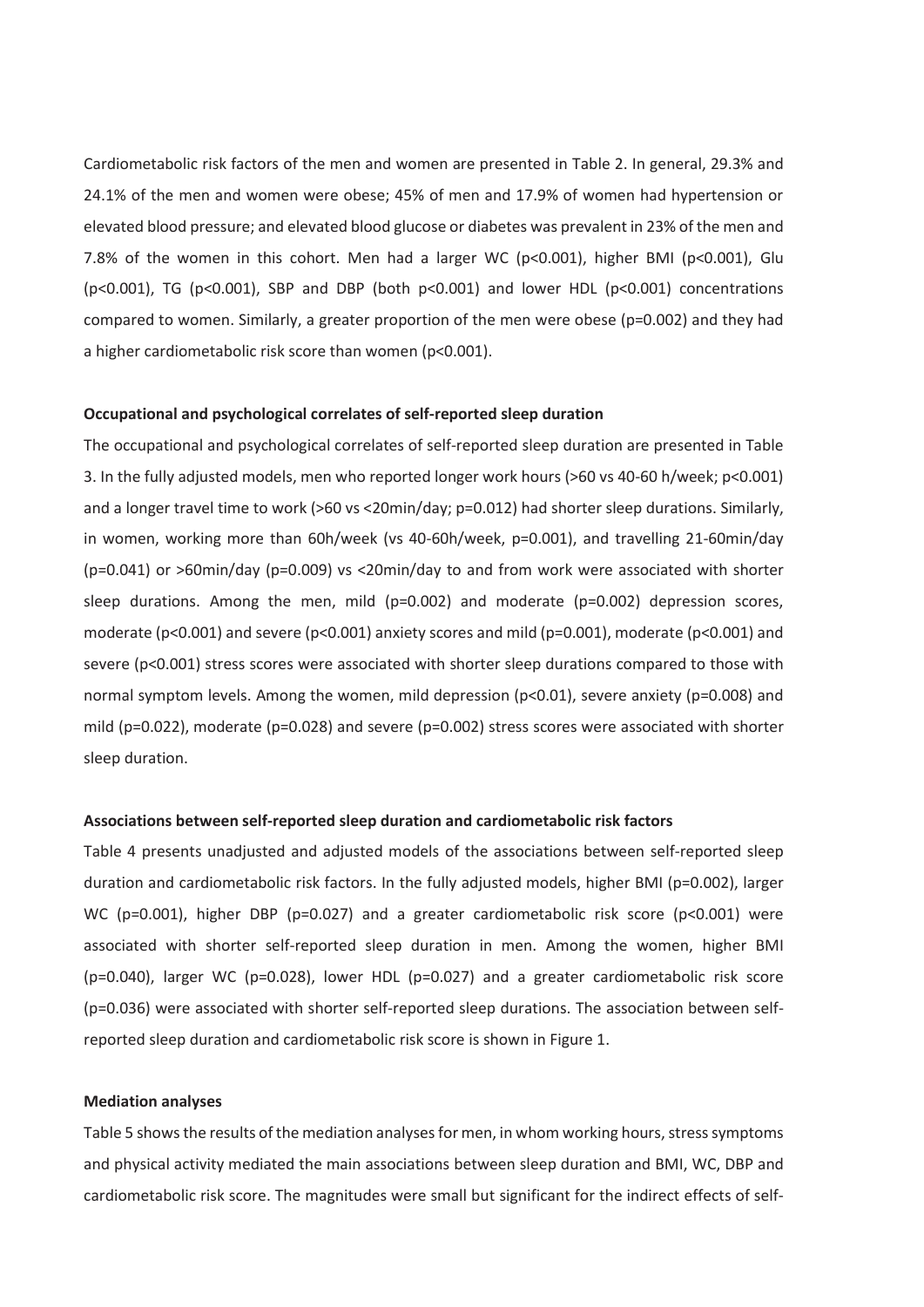reported sleep duration and (1) BMI through working hours (p=0.015); stress (p=0.033) and physical activity (p=0.006). Similarly, the magnitudes of the indirect effects were significant for the relationship between sleep duration and (2) WC, through working hours (p=0.005), stress (p=0.044) and physical activity (p=0.004); (3) DBP through working hours (p=0.026), stress (p=0.044) and physical activity (p=0.009) and (4) cardiometabolic risk score through working hours (p=0.019), stress (p=0.024) and physical activity (p=0.004). No mediation effects were observed for women (Supplementary Table S2)

# **Discussion**

Working hours, work-related commute time and stress were found to be the occupational and psychological factors associated with shorter sleep duration in this cohort of corporate executives. Our findings further suggest that compared to their longer sleeping colleagues, the men with shorter sleep durations were more likely to have higher BMI, WC, DBP and overall cardiometabolic risk scores, while shorter sleeping women were more likely to have higher BMI, WC and cardiometabolic risk scores, but lower HDL. Working hours, stress and physical activity appear to mediate these relationships among the male but not the female corporate executives.

Female corporate executives had a lower mean cardiometabolic risk score, compared to their male counterparts (Kanagasabai and Chaput 2017), and when comparing the associations between sleep and individual cardiometabolic risk factors, it is evident that men and women presented with distinctly different outcomes which may be explained by variances in body composition (adiposity) and hormonal regulation (Pradhan 2014). Specifically, sex differences were observed in the relationships between sleep duration, DBP and HDL cholesterol. Only among the male executives was sleep duration inversely associated with DBP, which is in contrast to previous literature reporting that sleepdeprived women were at a greater risk of developing hypertension (Dean et al. 2012). However, the average age of women in studies investigating sleep and hypertension was approximately 55 years (Cappuccio et al. 2007; Di Giosia et al. 2018), which may correspond to the decrease in oestrogen occurring during menopause. Moreover, the same studies showed that the greatest risk for high blood pressure were in women sleeping <5h (Cappuccio et al. 2007; Di Giosia et al. 2018). In our sample of 1042 women, only 262 reported <6h sleep per day and their mean age was 43 years. Therefore, we could speculate that our contrasting finding may partly be due to the younger age of our participants, and the smaller proportion reporting on short sleep duration.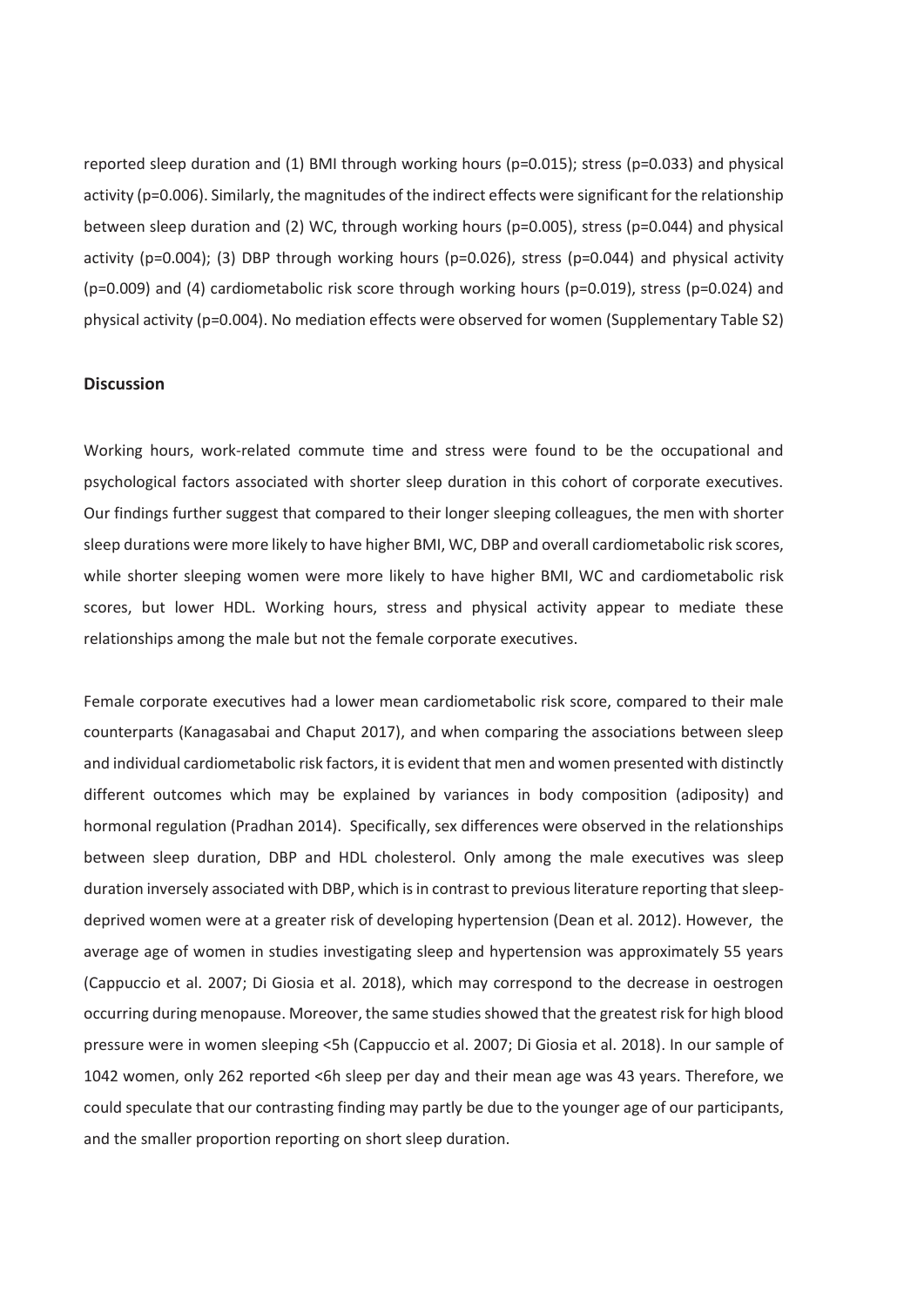In women, longer sleep duration was associated with higher HDL cholesterol concentration and is in line with findings reported by Kaneita et al., that sleep duration of ≤6h/day was linked to low serum HDL cholesterol in women specifically (Kaneita et al. 2008). While the mechanisms behind these sexspecific associations are unclear, the most consistent findings seem to be that short sleep is associated with adverse effects on lipid metabolism, including lower HDL cholesterol levels (Aho et al. 2016).

Mediators of the association between sleep duration and cardiometabolic risk was only observed in men. More specifically, longer work hours, physical activity and higher stress scores were found to mediate the associations between sleep duration and BMI, WC, DBP and cardiometabolic risk score. Since this mediating effect was small, it is plausible that had we had a greater sample of women in our study, similar findings may have been observed. Alternatively, we speculate that other factors that were not measured in this study, such as family responsibilities or childcare, may have been more suitable mediators in women. For example, research conducted by Nemoto et al. 2012 exploring the association between long work hours and the gender divide in corporate Japan showed that women managers were still being expected to fulfil a 'dual-role' of being a care-taker and ideal worker (Nemoto 2013). Similarly, Cho et al. 2015 described a 'double burden' of work and family responsibilities in white collar women employees (Cho et al. 2015). Additionally, the men in this study reported significantly longer work hours and higher physical activity levels relative to the women which may have further strengthened the mediating effect.

In a study corroborating the interrelationship between sleep, work, physical activity and BMI, Magee et al. (2011) found a link between working hours, sleep duration and obesity, such that short sleep partially mediated the association between long work hours and increased BMI. Their study made no differentiation between shift or non-shift workers, and their BMI was self-reported. Since shift work is associated with many adverse health outcomes including obesity, CVD and CMD (Kervezee et al. 2020), and self-reporting weight and height could be prone to reporting biases, our study that excluded shift workers and utilized objective anthropometric measurements, would potentially have reduced such bias.

The odds of higher perceived stress in short sleepers (≤7h/day) have been reported in employees with specialized work and in office workers, when compared to those in manual labour (Choi et al. 2018); and in another study, the primary predictor of short sleep in obese employees was stress (Vgontzas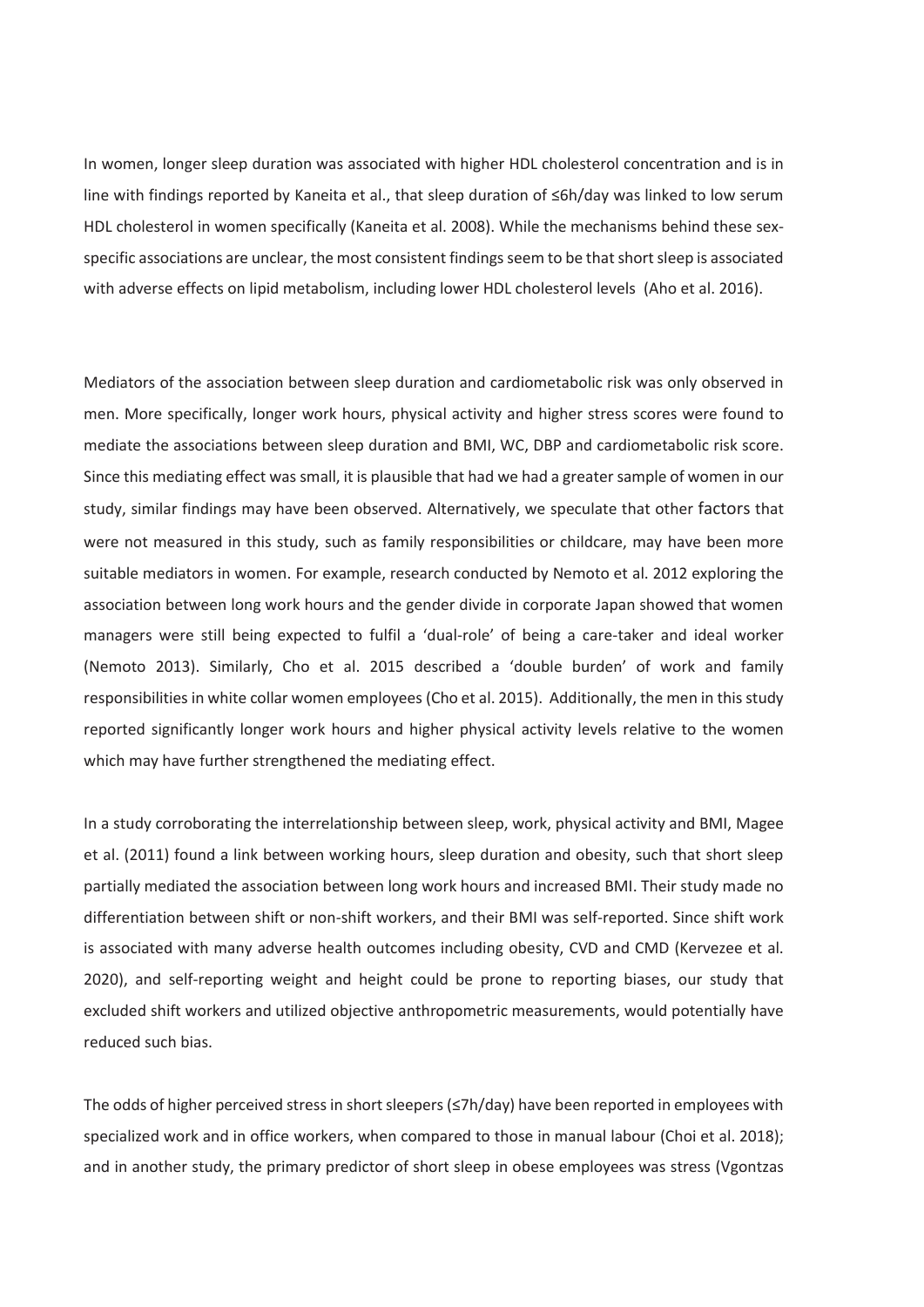et al. 2008). Insufficient sleep may evoke a stress response, contributing to fat deposition and raised blood pressure, both of which are features of the shorter sleeping men in this cohort.

While poor sleep may reduce motivation to be physically active (Patel and Hu 2008) and increase daytime sleepiness, lower levels of physical activity have also been associated with increased daytime fatigue (McClain et al. 2014), which over time, could promote weight gain and obesity via reduced energy expenditure. Taken together, a concomitant decrease in sleep duration and increase in stress may thus play an important role in linking stress with cardiometabolic risk, while lower physical activity levels may partly explain the relationship between sleep and obesity.

Our findings suggest that extended work hours increase the likelihood for obesity, and corroborate the work of Di Milia and Mummery, who found that long daily working hours (12h/day), and short sleep (≤7h/day), were predictors of obesity (Di Milia and Mummery 2009). Moreover, older executives who worked ≥50h/week and slept ≤47h/week in their midlife reported poorer physical health and function (i.e. health-related quality of life) in old age (von Bonsdorff et al. 2017). Since our overall cohort had a mean age of 45 years of which many reported sleeping <7h and working ≥60h/week, our results are important in implementing a pro-active approach to workplace health, mitigating future adverse cardiometabolic risks, and promoting a better health-related quality of life. The combined effect of long work hours and short sleep duration may therefore amplify the risk for cardiometabolic diseases, such as CVD and T2DM.

Strengths of this study include the well-characterized sample of corporate executives who came from a similar working background and who participated in a standardized routine data collection procedure, which included a HRA and face-to-face clinical assessments. Seldom are men and women described separately in employee cohorts, and to our knowledge this is the first to do so regarding sleep duration and cardiometabolic risk in corporate executives.

Self-reported data that were used to describe the sleep and work-related characteristics (e.g. absenteeism, presenteeism, travel time) of the cohort may have suffered from recall biases, which is a limitation to this study. Future work would therefore benefit by incorporating objective measures of sleep such as actigraphy or polysomnography. However, the data obtained were from standardised HRAs, which were most convenient for a cohort of corporate executives with time constraints and high job demands. Secondly, as this was a cross-sectional study in a unique subset of the working population, causal relationships could not be determined and the findings cannot be generalized.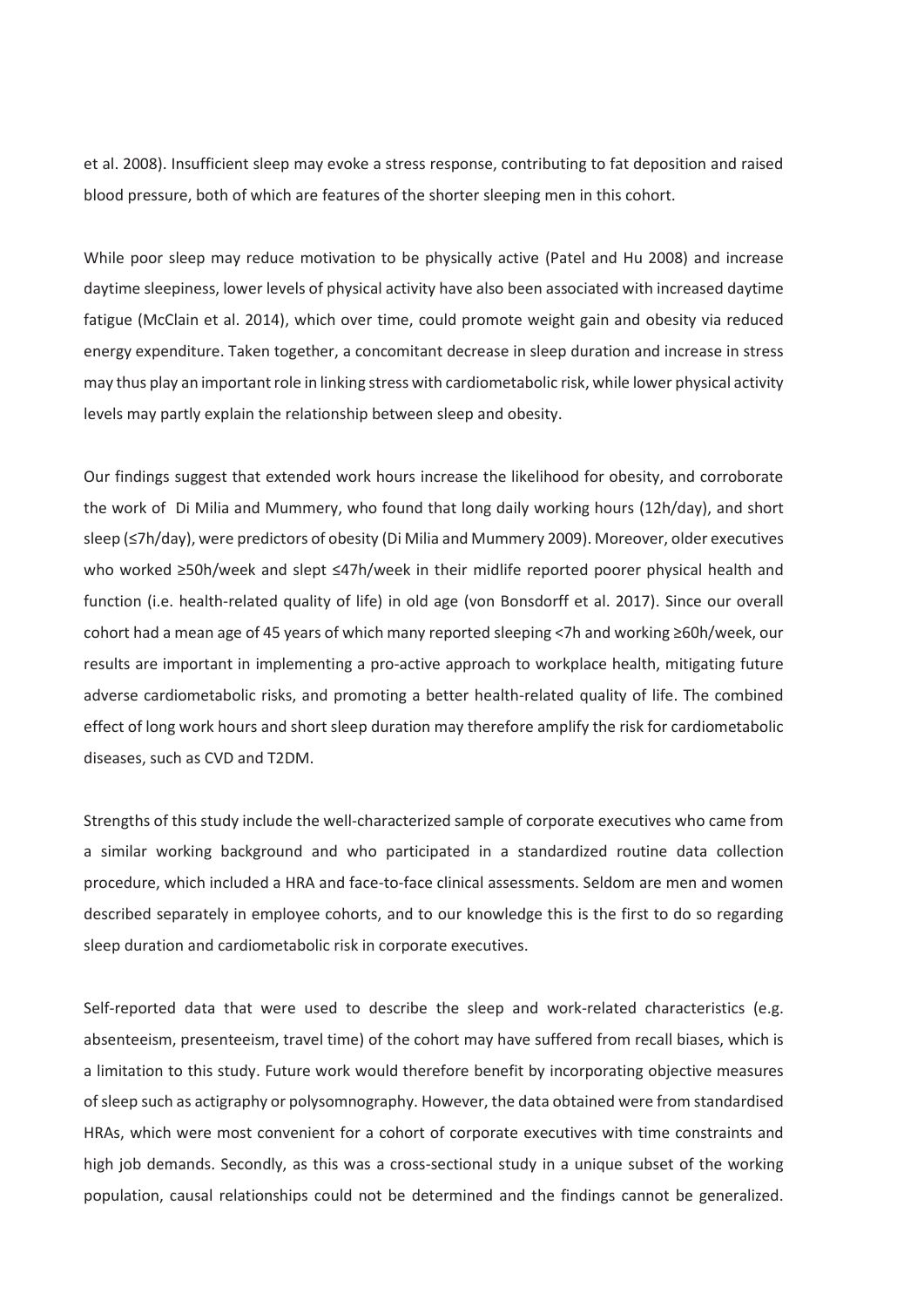However, it provides some insight into correlates of short sleep duration, and the relationship of sleep with cardiometabolic risk factors in an exclusive sample of business executives and managers, and future studies may extend into different levels of employment allowing for a greater understanding of these relationships in working adults. Thirdly, we only accounted for blood pressure, diabetes and cholesterol treatment to analyse cardiometabolic risk, and therefore there is potential for confounding by medications that affect sleep, mental health or that may interact to affect blood pressure or lipid profiles.

## **Conclusion**

These findings provide insight into the relationship between sleep duration and cardiometabolic risk in corporate executives, and help to fill the gap in the literature by describing sex differences in this unique cohort. Long work hours, daily work commute time, elevated stress, anxiety and depression scores were apparent correlates of shorter sleep duration, which in turn was associated with cardiometabolic risk. These data suggest that corporate executives exhibiting elevated stress, anxiety and depression symptoms, those who work long hours, and have a long daily commute time to work may be vulnerable to poor cardiometabolic health outcomes by compromising sleep duration. This knowledge is useful since managers, executives and entrepreneurs are continually faced with long working hours, coupled with high pressures experienced in their job responsibilities. The potential to modify sleep and lower long term risk for CMD through interventions may differ depending on the correlates of sleep duration, and the mediators of this relationship with CMD. Our findings may thus assist companies to underpin underlying occupational and psychological factors such as working hours and stress, and provide a starting point for targeted sleep interventions to inform the workforce and its management about the potential health consequences of poor sleep. Such findings may provide additional evidence in this unique cohort, emphasizing workplace health programmes that promote a balance between work hours and sleep, combined with stress management in order to mitigate the development of CMD and its comorbidities in corporate executives.

**Acknowledgements:** The authors sincerely thank the healthcare professionals involved in the Life Healthcare Employee Health Services (corporate wellness programme) and the companies who agreed to participate in this study.

**Funding:** The authors received no funding for this work.

# **Compliance with ethical standards**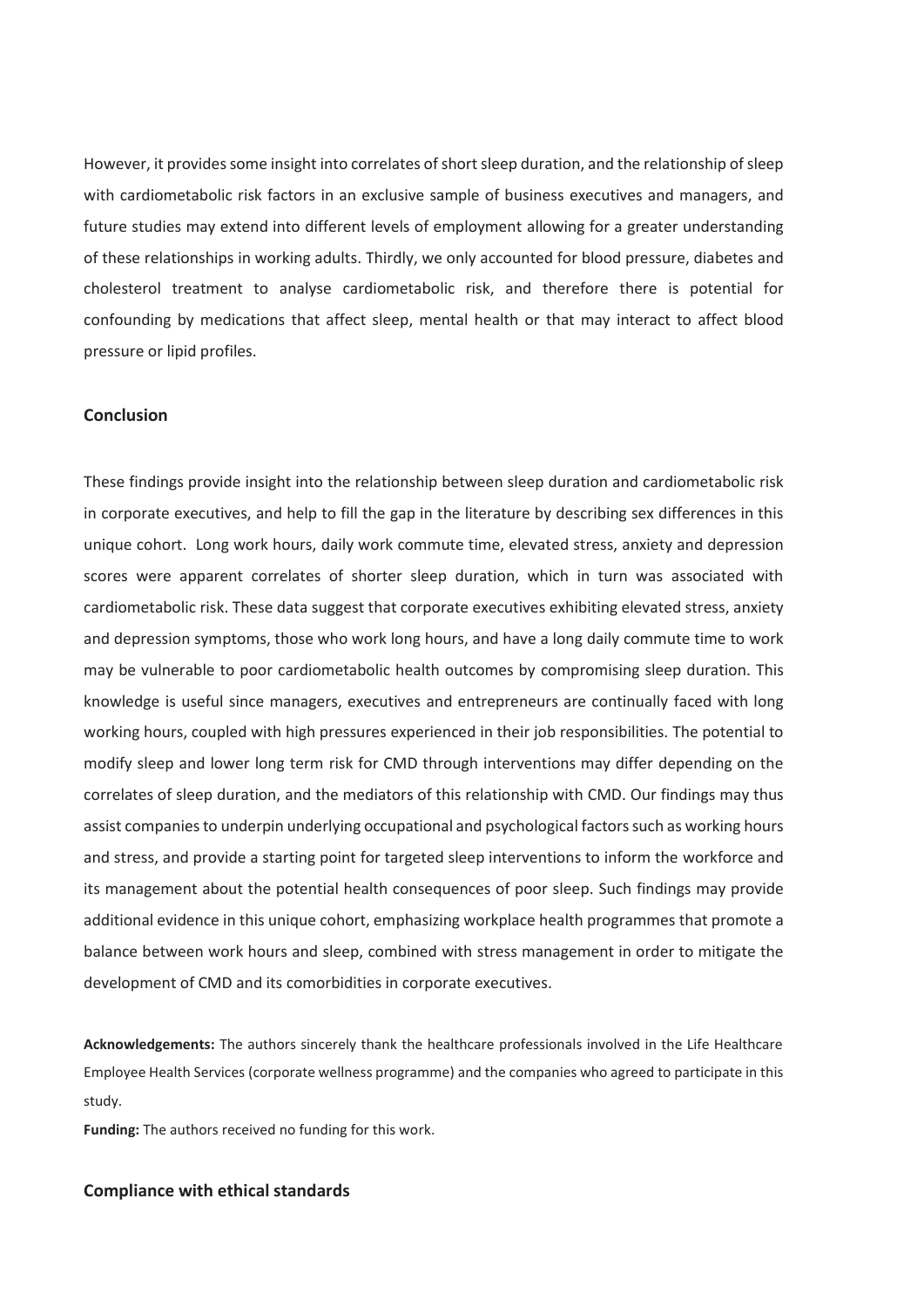**Conflict of interest:** This was not an industry supported study. However, for the avoidance of doubt we would like to report that WvM is director of Evalua Nederland B.V., advisor of Evalua international Oy. (Ltd). and nonexecutive board member of Arbo Unie B.V. All those companies are active in the European occupational health care market. And also; PRP is employed by Life Healthcare (SA), Employee Health Services, of which corporate HRA data was used for this study. There are no other potential competing interests to declare.

**Ethical approval and consent to participate:** The study was approved by the Human Research Ethics Committee at the University of Cape Town (HREC ref. no: 470/2017) and informed consent was obtained from all participants.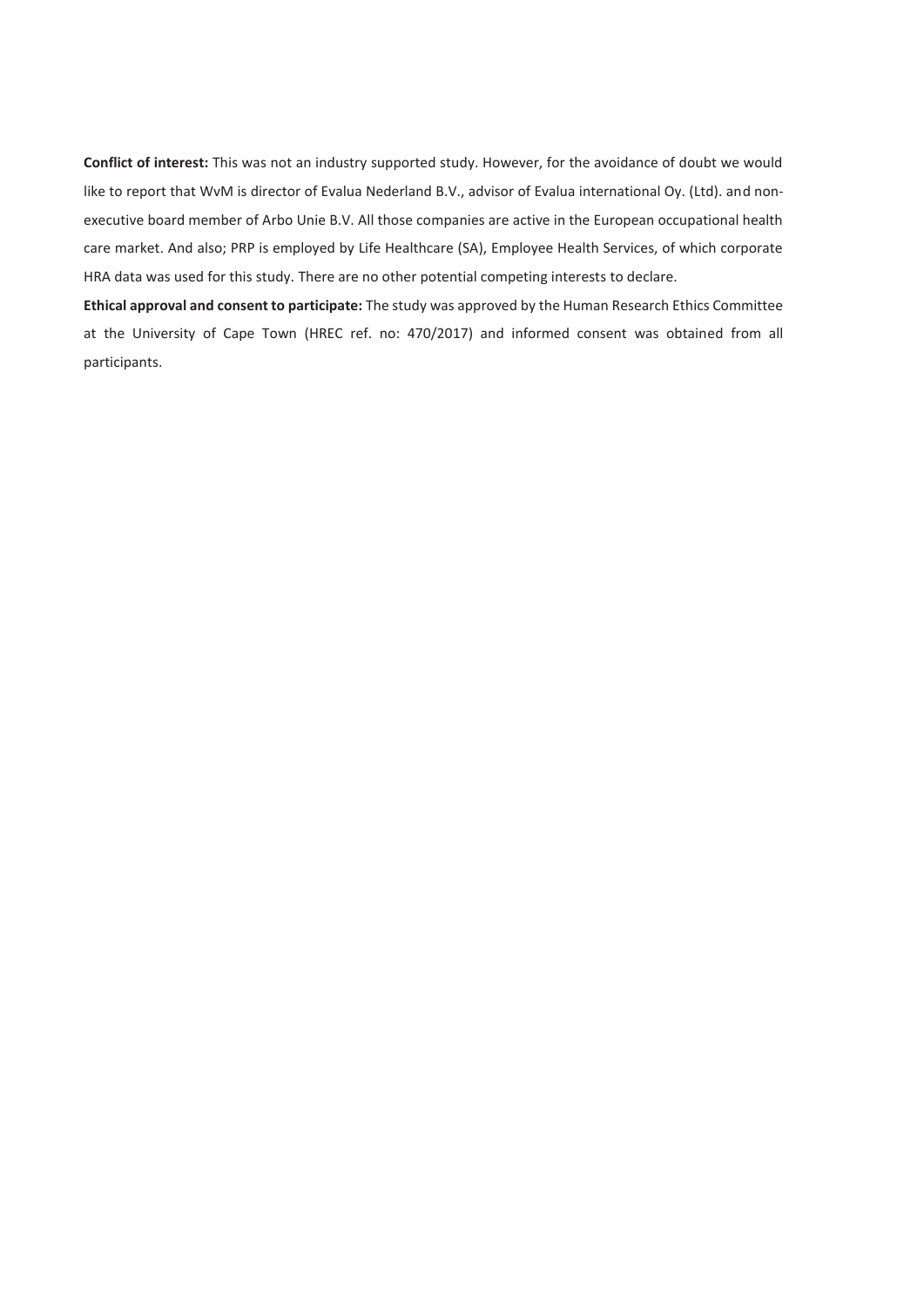# **References**

- Aho V, et al. (2016) Prolonged sleep restriction induces changes in pathways involved in cholesterol metabolism and inflammatory responses. Scientific reports 6(1):1-14
- Åkerstedt T, Discacciati A, Häbel H, Westerlund H (2019) Psychosocial work demands and physical workload decrease with ageing in blue-collar and white-collar workers: a prospective study based on the SLOSH cohort. BMJ open 9(9):e030918
- Baron RM, Kenny DA (1986) The moderator–mediator variable distinction in social psychological research: Conceptual, strategic, and statistical considerations. Journal of personality and social psychology 51(6):1173
- Basner M, et al. (2007) American time use survey: sleep time and its relationship to waking activities. Sleep 30(9):1085-1095
- Budnick CJ, Barber LK (2015) Behind sleepy eyes: Implications of sleep loss for organizations and employees. Translational Issues in Psychological Science 1(1):89
- Cappuccio FP, et al. (2007) Gender-specific associations of short sleep duration with prevalent and incident hypertension: The whitehall II study. Hypertension 50(4):693-700 doi:10.1161/HYPERTENSIONAHA.107.095471
- Chaput J-P, McNeil J, Despres J-P, Bouchard C, Tremblay A (2013) Seven to eight hours of sleep a night is associated with a lower prevalence of the metabolic syndrome and reduced overall cardiometabolic risk in adults. PloS one 8(9):e72832
- Cho S-S, Ki M, Kim K-H, Ju Y-S, Paek D, Lee W (2015) Working hours and self-rated health over 7 years: gender differences in a Korean longitudinal study. BMC public health 15(1):1- 11
- Choi D-W, Chun S-Y, Lee SA, Han K-T, Park E-C (2018) Association between sleep duration and perceived stress: salaried worker in circumstances of high workload. International journal of environmental research and public health 15(4):796
- Control CfD, Prevention (2012) Short sleep duration among workers--United States, 2010. MMWR Morbidity and mortality weekly report 61(16):281
- Covassin N, Singh P (2016) Sleep duration and cardiovascular disease risk: epidemiologic and experimental evidence. Sleep medicine clinics 11(1):81-89
- Dean E, et al. (2012) Association between habitual sleep duration and blood pressure and clinical implications: a systematic review. Blood pressure 21(1):45-57
- Di Giosia P, Giorgini P, Stamerra CA, Petrarca M, Ferri C, Sahebkar A (2018) Gender differences in epidemiology, pathophysiology, and treatment of hypertension. Current atherosclerosis reports 20(3):13
- Di Milia L, Mummery K (2009) The association between job related factors, short sleep and obesity. Industrial health 47(4):363-368
- Dreyer Z, Henn C, Hill C (2019) Validation of the Depression Anxiety Stress Scale-21 (DASS-21) in a non-clinical sample of South African working adults. Journal of psychology in Africa 29(4):346-353
- Fernandez-Mendoza J, He F, LaGrotte C, Vgontzas AN, Liao D, Bixler EO (2017) Impact of the metabolic syndrome on mortality is modified by objective short sleep duration. Journal of the American Heart Association 6(5):e005479
- Ford DE, Kamerow DB (1989) Epidemiologic study of sleep disturbances and psychiatric disorders: an opportunity for prevention? Jama 262(11):1479-1484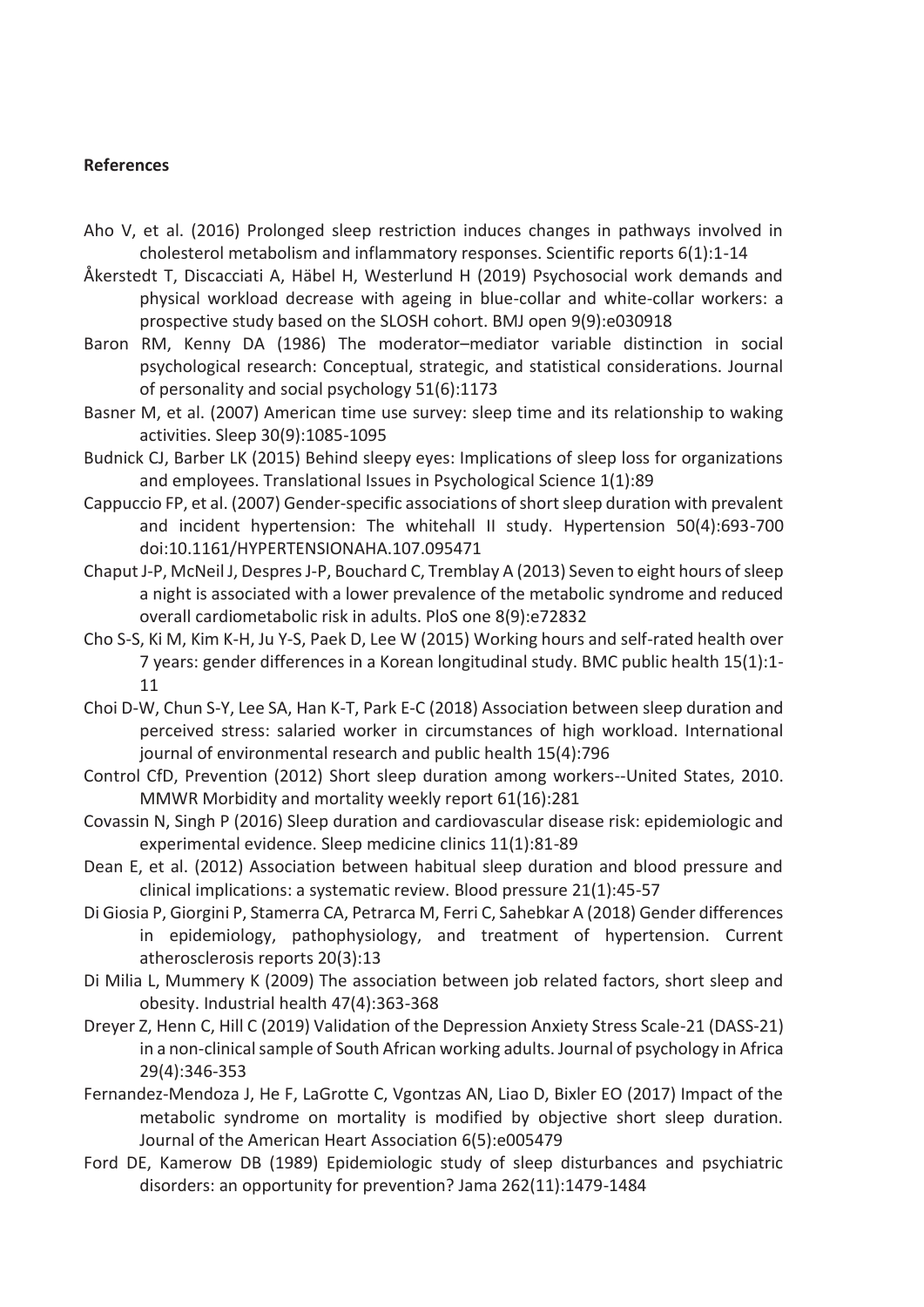- Gallicchio L, Kalesan B (2009) Sleep duration and mortality: a systematic review and metaanalysis. Journal of sleep research 18(2):148-158
- Gan Y, et al. (2014) Shift work and diabetes mellitus: a meta-analysis of observational studies. Occupational and environmental medicine:oemed-2014-102150
- Ganesh R, et al. (2018) The stressed executive: sources and predictors of stress among participants in an executive health program. Global advances in health and medicine 7:2164956118806150
- Henry JD, Crawford JR (2005) The short-form version of the Depression Anxiety Stress Scales (DASS-21): Construct validity and normative data in a large non-clinical sample. British journal of clinical psychology 44(2):227-239
- Hirshkowitz M, et al. (2015) National Sleep Foundation's sleep time duration recommendations: methodology and results summary. Sleep Health 1(1):40-43 doi:10.1016/j.sleh.2014.12.010
- Kanagasabai T, Chaput J-P (2017) Sleep duration and the associated cardiometabolic risk scores in adults. Sleep Health 3(3):195-203
- Kaneita Y, Uchiyama M, Yoshiike N, Ohida T (2008) Associations of usual sleep duration with serum lipid and lipoprotein levels. Sleep 31(5):645-652
- Kervezee L, Kosmadopoulos A, Boivin DB (2020) Metabolic and cardiovascular consequences of shift work: The role of circadian disruption and sleep disturbances. European Journal of Neuroscience 51(1):396-412
- Kuhn P, Lozano F (2005) The Expanding Workweek? Understanding Trends in Long Work Hours Among US Men, 1979-2004. National Bureau of Economic Research
- Lim J, Dinges DF (2010) A meta-analysis of the impact of short-term sleep deprivation on cognitive variables. Psychological bulletin 136(3):375
- Lovibond PF, Lovibond SH (1995a) The structure of negative emotional states: Comparison of the Depression Anxiety Stress Scales (DASS) with the Beck Depression and Anxiety Inventories. Behaviour research and therapy 33(3):335-343
- Lovibond SH, Lovibond PF (1995b) Manual for the Depression Anxiety Stress Scales. (2nd. Ed.) Sydney: Psychology Foundation.,
- Lovibond SH, Lovibond PF (1996) Manual for the depression anxiety stress scales. Psychology Foundation of Australia
- Luckhaupt SE, Tak S, Calvert GM (2010) The prevalence of short sleep duration by industry and occupation in the National Health Interview Survey. Sleep 33(2):149-159
- Matricciani L, et al. (2017) Past, present, and future: trends in sleep duration and implications for public health. Sleep Health 3(5):317-323 doi:10.1016/j.sleh.2017.07.006
- McClain JJ, Lewin DS, Laposky AD, Kahle L, Berrigan D (2014) Associations between physical activity, sedentary time, sleep duration and daytime sleepiness in US adults. Preventive medicine 66:68-73
- Meers J, Stout-Aguilar J, Nowakowski S (2019) Sex differences in sleep health Sleep and Health. Elsevier, p 21-29
- Metlaine A, et al. (2017) Association between insomnia symptoms, job strain and burnout syndrome: a cross-sectional survey of 1300 financial workers. BMJ open 7(1):e012816
- Miller MA, Wright H, Hough J, Cappuccio FP (2014) Sleep and cognition Sleep and its disorders affect society. IntechOpen
- Nakashima M, et al. (2011) Association between long working hours and sleep problems in white-collar workers. Journal of sleep research 20(1pt1):110-116